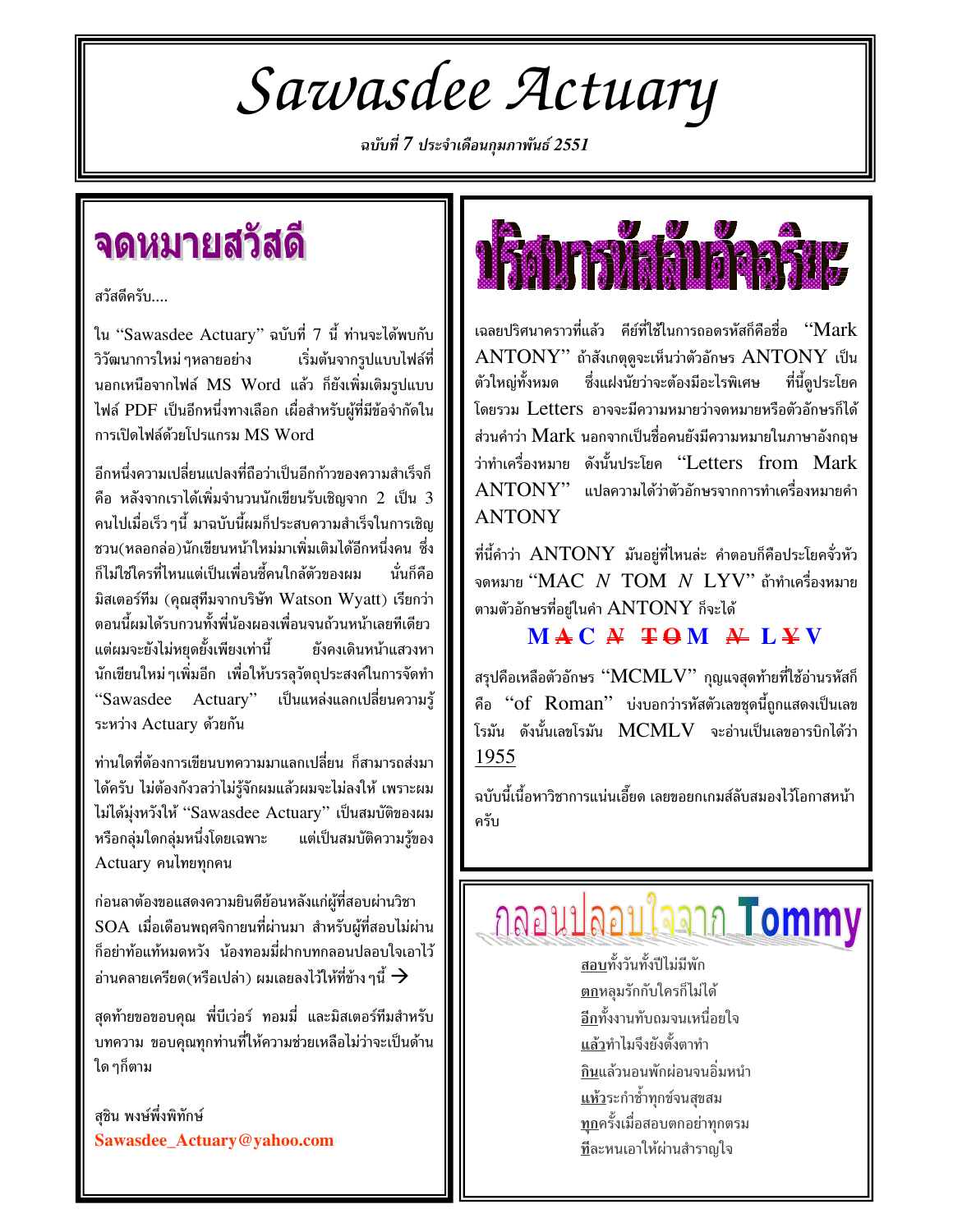## What is financial economics?

#### โดยสทีม ภัทรมาลัย

ผมรับปากว่าจะเขียนเรื่องส่งให้ท่านบรรณาธิการของ "Sawasdee Actuary" มานาน (น่าจะประมาณปีกว่าแล้ว) ประจวบเหมาะกับอ่าน เรื่องที่เคยสงสัยอยู่ในใจว่า ทำไมระยะหลังนี้ได้ยินคำว่า financial economics มากขึ้นเรื่อยๆ ผมก็เลยคิดเองว่าน่าจะมีนักคณิตศาสตร์ ประกันภัยหลาย ๆท่านที่สนใจอยากรู้เช่นกันว่า financial economics คืออะไร

ก่อนอื่นต้องบอกก่อนว่า คำย่อ FE ส่วนมากใช้ย่อมาจาก financial engineering ไม่ใช่ financial economics ระหว่างที่เขียน ต้นฉบับนี้ได้ทราบจากน้องที่ทำงานว่าหากใครที่เคยสอบวิชา FM ของ Society of Actuaries น่าจะทราบดีว่า financial economics คืออะไร แต่ลองเขียนมาให้อ่านก็คิดว่าไม่น่าเสียหายอะไร

มาเริ่มกันเลยครับว่า อะไรคือ financial economics ลองนึกย้อนไปเวลาที่มีการเรียนเรื่อง เศรษฐศาสตร์ (economics) ใน มหาวิทยาลัยก็จะมีการแบ่งเศรษฐศาสตร์ออกเป็น เศรษฐศาสตร์มหภาค (macroeconomics) และ เศรษฐศาสตร์จุลภาค (microeconomics) สำหรับ financial economics นั้นเป็นกลุ่มย่อยของสาขาเศรษฐศาสตร์จุลภาค และมุ่งเน้นการศึกษาเกี่ยวกับ ตลาดทุน (capital markets) เป็นการศึกษาว่าการจะได้มาซึ่งเงินทุนเพื่อออม หรือเพื่อลงทุนในระดับบุคคลหรือองค์กร แต่ละบุคคลต้อง ตัดสินใจว่าจะต้องมีเงินเก็บออมหรือลงทุนเท่าไร ส่วนองค์กรต้องตัดสินใจว่าจะเพิ่มทุนโดยการเสนอหุ้นแก่นักลงทุน และนำเงินที่ระดมทุน ได้มาลงทุนในโอกาสทางธุรกิจ

สิ่งสำคัญที่ทำให้มีความน่าสนใจใน financial economics ก็คือ ตลาดทุนกำหนดราคาหรือประเมินค่าของกระแสเงินในอนาคตอย่างไร ิลองนึกถึงตัวอย่างดังนี้ คือ หุ้นสามัญ ซึ่งให้กระแสเงินปันผลในอนาคตรวมถึงส่วนต่างของราคาซื้อขาย กับพันธบัตรซึ่งให้กระแสเงินเป็น ดอกเบี้ยและจ่ายคืนเงินต้นเมื่อครบกำหนด อย่างที่รู้กันว่าทั้งหุ้นสามัญ และพันธบัตรเป็นเครื่องมือทางการเงินที่มีการซื้อขายกันในตลาด ทำ ให้ง่ายต่อการกำหนดมูลค่าหรือราคาปัจจุบันได้ อย่างไรก็ตามกระแสเงินบางประเภทไม่มีการซื้อขายในตลาด เช่น สัญญาประกันภัยแบบ ้บำนาญ ซึ่งให้กระแสเงินสดหลังการเกษียณอายุ ทำให้ยากต่อการกำหนดมูลค่าหรือราคา ในกรณีหลังนี้นักเศรษฐศาสตร์จะหาเครื่องมือทาง การเงินที่มีการซื้อขายในตลาดเทียบเคียงกับกระแสเงินสดที่ไม่มีการซื้อขายในตลาด

งานหลักของนักคณิตศาสตร์ประกันภัยคือ ี ประเมินค่าหรือคำนวณมูลค่าปัจจุบันของกระแสเงินที่คาดว่าจะมีการจ่ายในอนาคตจากแผน ประกันภัยต่าง ๆโดยใช้เทคนิคที่หลากหลาย รวมถึงการใช้สมมุติฐานที่เหมาะสมกับวัตถุประสงค์ เราพบว่าบ่อยครั้งที่นักคณิตศาสตร์ ประกันภัยประเมินค่ากระแสเงินในอนาคตแตกต่างจากที่ตลาดทุนให้มูลค่ากระแสเงินในอนาคตที่คล้ายหรือใกล้เคียงกัน ในระยะหลังนี้มี คำถามจาก financial economists เกิดขึ้นมากมายว่า ทำไมนักคณิตศาสตร์ประกันภัยจึงประเมินมูลค่ากระแสเงินในอนาคตแตกต่างจาก ที่มีการประเมินในตลาดทุน และมีความสำคัญอย่างไร

คำตอบหนึ่งที่เกี่ยวข้องกับหัวข้อสำคัญสำหรับ financial economists นั่นก็คือ arbitrage หรือเรียกอีกอย่างว่า free lunch ที่กล่าวว่า จะเกิดขึ้นเมื่อเราสามารถทำกำไรทันทีโดยไม่มีความเสี่ยง นักเศรษฐศาสตร์จะสร้างตัวแบบโดยยึดหลัก arbitrage-free (ถ้าเกิดโอกาสใน การทำ arbitrage ขึ้นในตลาด ผู้คนก็จะเข้ามาทำกำไรจนในที่สุดโอกาสนั้นก็จะหายไป) ในกรณีเช่นเดียวกัน ถ้าสินทรัพย์หรือหนี้สินของ บริษัทถูกประเมินนอกเหนือไปจากราคาตลาดที่ยุติธรรม (fair market value) ก็จะเกิดการทำ arbitrage ขึ้น เมื่อ actuarial liabilities ถูกคำนวณโดยไม่สอดคล้องกับราคาตลาดที่เป็นกลาง และบริษัทบันทึกหนี้สินนั้นในงบการเงิน ก็จะทำให้ราคาหรือมูลค่าของ บริษัทถูกบิดเบือน และเกิดการจัดสรรทรัพยากรทุนอย่างผิด ๆ ดังนั้นการใช้ราคาตลาดยุติธรรม หรือ fair value จะสามารถตัดปัญหาการ บิดเบื่อนของราคาและส่งเสริมประสิทธิภาพของเศรษฐกิจโดยรวมเนื่องมาจากการจัดสรรทรัพยากรได้อย่างถูกต้องเหมาะสม

ยกตัวอย่างเช่น กรณีบริษัทประกันภัยสองบริษัทมีสินทรัพย์และหนี้สินที่เหมือนกัน(รวมถึงกรมธรรม์ที่มีผลบังคับและแบบประกันภัยที่ขาย เหมือนกัน) แต่นักคณิตศาสตร์ประกันภัยคำนวณมูลค่าของหนี้สินที่เป็นเงินสำรองประกันภัยของบริษัททั้งสองแตกต่างกัน คือ บริษัทแรกใช้ valuation interest rate ตามอัตราดอกเบี้ยที่ใช้ในการคำนวณเบี้ยประกันภัย (pricing interest rate) ส่วนอีกบริษัทใช้ valuation interest rate อิงตาม market rate ก็จะทำให้ได้มูลค่าหนี้สินที่แตกต่างกัน ทำให้การคำนวณมูลค่าของบริษัททั้งสองแตกต่างกันใน ธุรกรรมการควบรวมกิจการ เป็นเหตุให้เกิดการทำ arbitrage ดังที่กล่าวข้างต้นได้ มีผลให้การซื้อขายกิจการในอุตสาหกรรมประกันภัยก็ ้จะไม่เป็นไปตามราคาตลาดที่ยุติธรรม เป็นต้น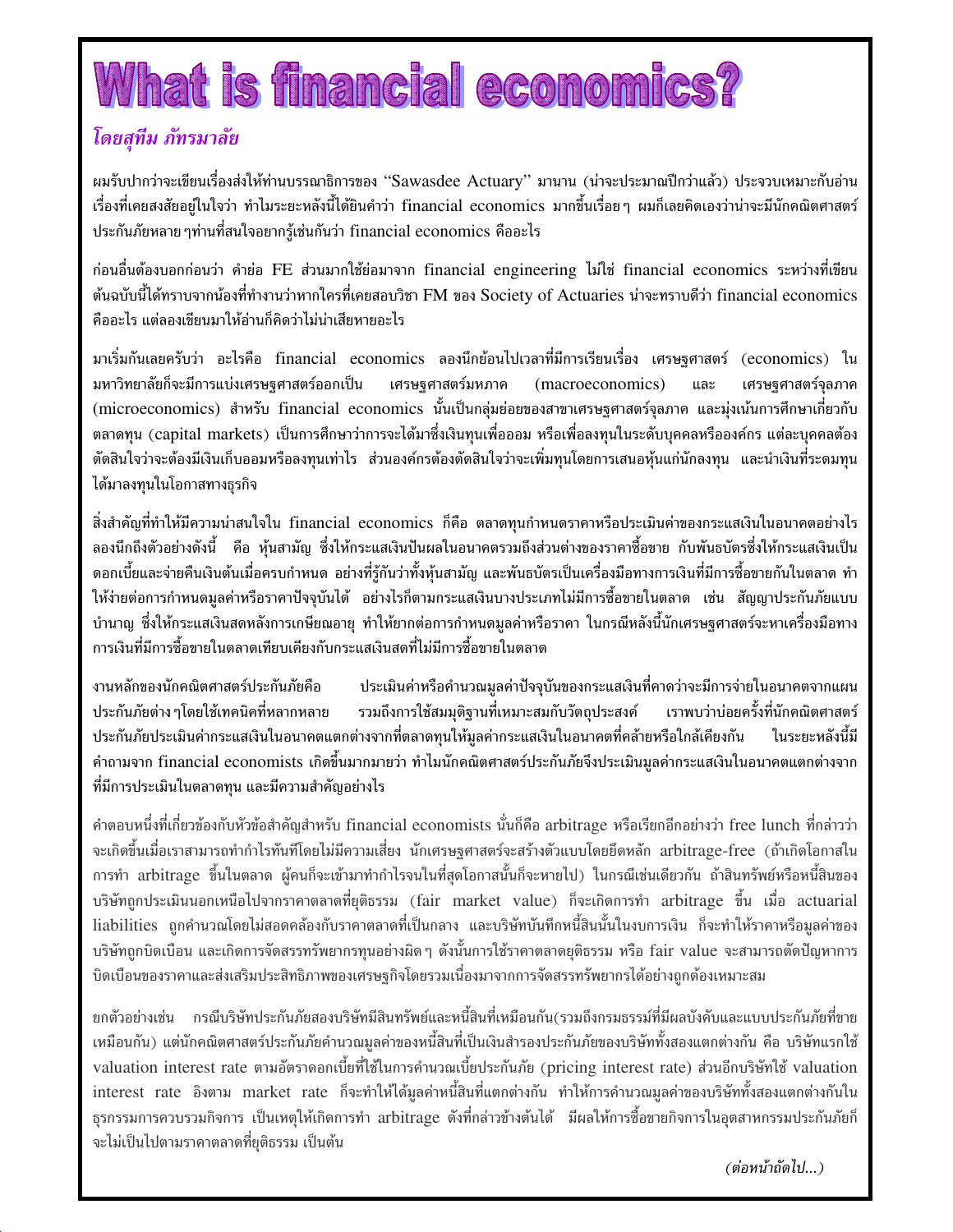้มาถึงคำถามต่อมาว่า ''แล้วมีผลกระทบที่สำคัญหรือไม่'' คำตอบของคำถามนี้ขึ้นอยู่กับความเข้าใจในลักษณะหนี้สินของบริษัท การคำนวณ และประเมินหนี้สินโดยนักคณิตศาสตร์ประกันภัยมีหลายวิธีที่ใช้อยู่ในปัจจุบัน เป็นเรื่องจำเป็นมากที่บริษัทจะต้องรู้และเข้าใจว่าแต่ละวิธีจะถูก นำมาใช้อย่างไรและทำไม บริษัทอาจขาดข้อมูลที่สำคัญไปหากไม่เข้าใจในการคำนวณ/ประเมินหนี้สินทางคณิตศาสตร์ประกันภัยที่ส่วนใหญ่ แล้วจะแตกต่างจากการประเมินหนี้สินโดยที่ใช้วิธีราคายุติธรรม หรือ fair value

จากตัวอย่างข้างต้นหากผู้บริหารของบริษัททราบและเข้าใจถึงวัตถุประสงค์การใช้ valuation interest rate ที่ต่างกันในการประเมินเงิน ้สำรองประกันภัยของนักคณิตศาสตร์ประกันภัย ก็จะทราบว่าทำไมมูลค่าของทั้งสองบริษัทแตกต่างกันและทำการปรับเปลี่ยนเพื่อให้ได้มูลค่า ที่เป็นไปตามราคายุติธรรม

Financial economics สามารถแบ่งได้เป็น 2 สาขา คือ Modern Corporate Finance และ Asset Pricing/Portfolio Selection ดังรูปข้างล่างนี้



ทีนี้มาดูกันว่าแต่ละสาขาครอบคลุมอะไรบ้าง

ด้าน Modern Corporate Finance เกี่ยวกับการตัดสินใจขององค์กรในการระดมเงินทุนและใช้เงินทุน องค์กรหรือบริษัทอยู่ในระบบ เศรษฐกิจได้ก็โดยการสร้างมูลค่าเพิ่มทางเศรษฐศาสตร์ (Economic value added) ในทางทฤษฎี ทุกๆการตัดสินใจขององค์กรหรือ บริษัทจะเป็นไปเพื่อเพิ่มมูลค่าให้แก่เจ้าของหรือผู้ถือหุ้น หรือที่มักจะเรียกว่า เป็น value maximizers

ส่วน Asset Pricing/Portfolio Selection หรือมักเรียกว่า การลงทุน (investment) เป็นสาขาของ financial economics ที่ ้ศึกษาเกี่ยวกับความเสี่ยงและผลตอบแทนของนักลงทุนในตลาด เนื่องจากนักลงทุนทั้งหลายต้องถ่วงดุลระหว่างความเสี่ยงและผลตอบแทน ทำให้ถูกเรียกว่า expected utility maximizers ผลงานในสาขานี้ก็จะมี the efficient frontier ของ Markowitz (1952), CAPM ของ Sharpe (1964) และ the option pricing model ของ Black-Scholes (1973) เป็นต้น ทั้งนี้รวมไปถึงการคำนวณ มูลค่าของอนุพันธ์ทางการเงิน (derivatives) อย่างเช่น futures, options, mortgage-backed securities และ catastrophe bonds เป็นต้น

้เราจะเป็นนักลงทุนที่ดีไม่ได้ หากไม่เข้าใจว่าองค์กรหรือบริษัทเพิ่มมูลค่าได้อย่างไร และในทางกลับกันเราจะเป็นผู้บริหารในองค์กรที่ดีไม่ได้ หากไม่เข้าใจเรื่องความเสี่ยงกับผลตอบแทนที่จะได้รับ ดังนั้นในทางปฏิบัติเราควรจะรู้และเข้าใจทั้งสองสาขาของ financial economics ถึงแม้ว่างานของนักคณิตศาสตร์ประกันภัยจะเป็นสาขา modern corporate finance ก็ตาม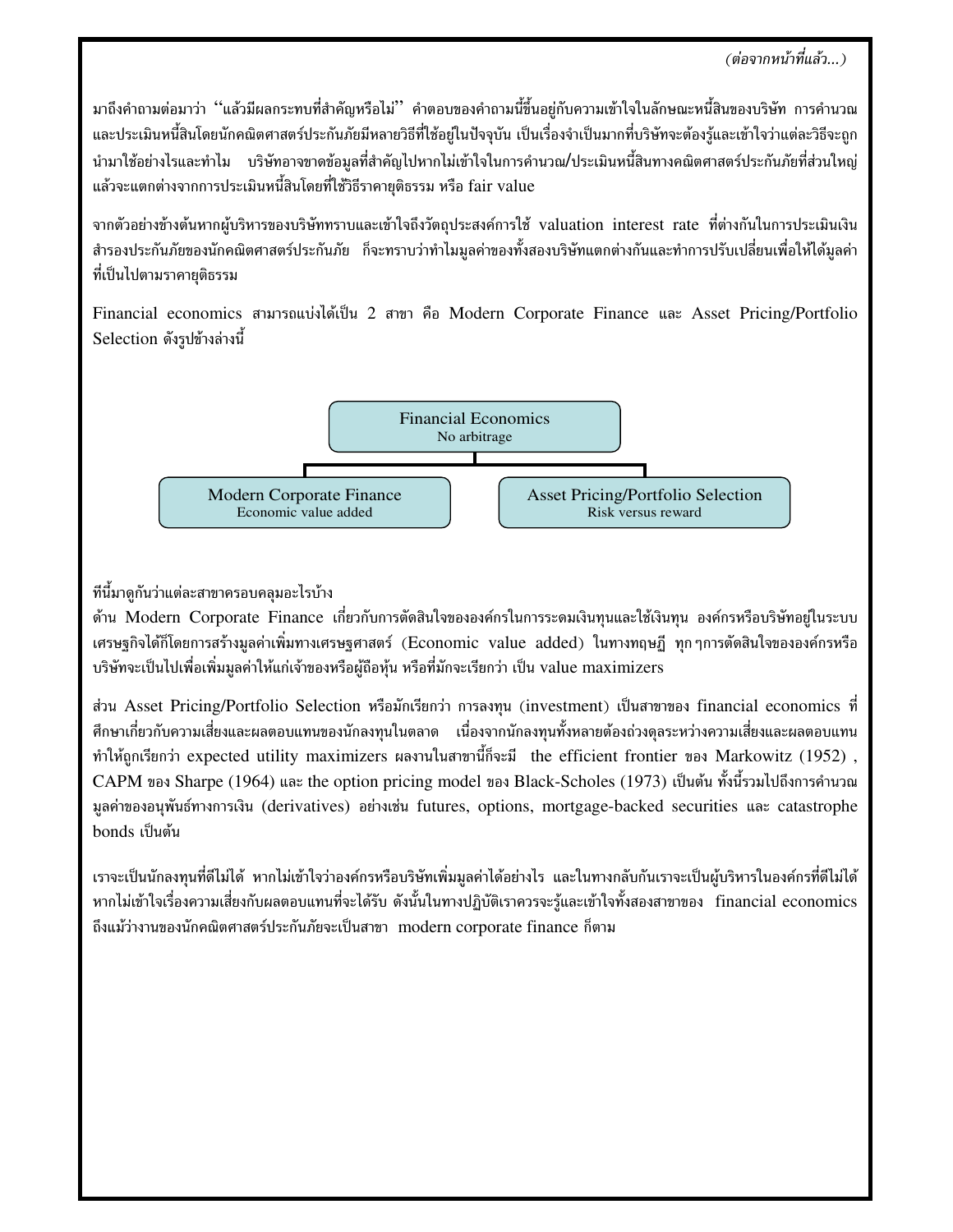# Investment Risk of Fixed Income

#### เขียนโดย พิเชฐ เจียรมณีทวีสิน

ึกลับมาเป็นครั้งที่สามกับ Investment risk ตัวที่สาม ซึ่งตัวนี้ออกจะอธิบายยากหน่อยสำหรับคนที่ไม่มีพื้นฐานหรือไม่เคยผ่านการจำนอง ที่ดินมาก่อน ทำให้ตอนที่เริ่มเขียนก็รัสึกหนักใจเหมือนกันว่าจะทำอย่างไรให้มันดง่ายเหมือนอ่านการ์ตนดี แต่ยังไงก็การันตีว่าอ่านแล้วคงไม่ ทำให้ร้สึกว่ากำลังอ่านสามก๊กหรอกครับ (ถึงเป็นสามก๊ก ก็จะทำให้เป็นภาคการ์ตน)

ว่าแล้วก็มาเข้าเรื่องกันดีกว่า กล่าวถึง Investment risk มาตั้งสองตัวแล้ว ทราบมั้ยครับว่านิยามหรือแก่นของคำว่า risk (ความเสี่ยง) คือ ้อะไร เคยถามตัวเองบ้างมั้ยครับว่าอย่างไรถึงเรียกว่าเสี่ยงมากหรือเสี่ยงน้อย ถ้าวันนี้สมองอ่อนล้าเหลือเนื้อที่น้อยก็จำแค่ความเสี่ยงคือความ ไม่แน่นอน แต่ถ้าพูดตามภาษาสมการแล้ว ความเสี่ยง คือ ค่าความแปรปรวน (volatility หรือ standard deviation) ของผลตอบแทน ที่คาดหวัง (expected return) นั่นเอง เพราะฉะนั้น investment risk ก็คืออะไรก็ตามที่ทำให้ expected return ของสิ่งที่ไปลงทนมี ความไม่แน่นอน

#### 3. Prepayment risk

แปลความหมายจากชื่อก็คือการมีความเสี่ยงที่มีการจ่ายเงินต้นคืนมาให้กับนักลงทนก่อนกำหนดที่ควรจะเป็น (ทำไมถึงเสี่ยงและเสี่ยงยังไง?) สมมติว่านักลงทนมีแผนไว้อย่างดีว่าอยากจะได้เงินต้นคืนในอีก 10 ปีข้างหน้า แต่วันดีคืนดีผ่านไปแค่ 5 ปี คนขอก้เอาเงินต้นมาคืนให้ถึง หน้าบ้าน (พันธบัตรที่ยอมให้คนก้เอาเงินต้นมาคืนได้ เรียกว่า Callable Bond) ซึ่งปกติเค้าก็จะเอามาคืนให้ตอนดอกเบี้ยในตลาดตก (คนหัวหมอ หัว Actuary) จะไปกู้เงินต้นในอัตราดอกเบี้ยที่ถูก แล้วเอาเงินก้อนนั้นมาจ่ายคืนเงินก้อนที่คิดอัตราดอกเบี้ยแพง (ใช่แล้ว ครับ! คนที่เคยผ่อนรถจะค้น ๆกับวิธีนี้ดี เค้าเรียกว่าวิธี Refinance) Prepayment risk แบบนี้ก็จะทำให้นักลงทนเกิด reinvestment risk แฝงตามมาด้วย

Prepayment risk เรียกได้อีกชื่อหนึ่งว่า Cash Flow risk ซึ่งโดยหลักการแล้วมันก็คือความเสี่ยงที่เราจะมี Cash Flow pattern และ timing of cash flow ที่ไม่ได้ตามที่เราคาดหวัง (Expected) ไว้ ยกตัวอย่างเช่น เราตระเตรียมล่วงหน้าไว้แล้วว่าควรจะมีเงินเข้า เงินออกตอนนั้นตอนนี้ แต่ในตราสารบางตัวที่เราเลือกลงทนนั้น คนที่ออกตราสาร (Issuer) สามารถมีสิทธิ์ (Option) ที่จะคืนเงินต้น ให้กับนักลงทุน (คนซื้อตราสาร) ได้ ซึ่ง Option ในที่นี้เรียกว่า Call Option (ไว้เราลงลึกเรื่อง Call / Put option ทีหลังครับ) Prepayment risk หรือ Cash Flow risk จึงสามารถเรียกได้อีกชื่อหนึ่งว่า Call risk หรือ Timing risk (ของ Cash Flow) นั่นเอง จริง ๆ แล้วเราสามารถเรียกแทนกันได้ครับ

การที่จะทำไม่ว่าจะเป็น Hedging ความเสี่ยง หรือ ทำ risk management หรือ ALM นั้น ส่วนใหญ่ Actuary (หรือ risk manager) จะไม่นิยมลงทุนในตราสารที่มีความเสี่ยงประเภทนี้มากนัก ถึงแม้ว่าจะให้อัตราผลตอบแทนสูงกว่าก็ตาม (high risk high return แต่ risk ประเภทนี้ ไม่เหมาะกับ risk management เท่าใดนัก) ทั้งนี้ก็แล้วแต่กรณีไป

Embedded bonds: ตราสารที่มีความเสี่ยงประเภทนี้แฝงอยู่ จะมี Option ฝังเข้าไปอยู่ด้วย

ตราสารแบบเรียบ ๆ ง่าย ๆ ธรรมดา (ไม่ใส่ไข่) จะถูกเรียกว่า plain vanilla bonds ซึ่งถ้าคนออกตราสารใส่เครื่องเข้าไปด้วย เช่น option เป็นต้น เราจะเรียกตราสารนั้นว่า Embedded bonds (จริงๆแล้ว ถ้าพูดถึงน้ำจิ้ม คนในวงการจะเรียก warrants ว่า sweetener ซึ่งเป็นน้ำจิ้มให้กับ plain vanilla bonds ได้)

Embedded bonds = plain vanilla bonds + options

- ราคาของ Embedded call option = plain vanilla bonds call premium
- ราคาของ Embedded put option = plain vanilla bonds + put premium

้อย่าเพิ่งงงครับ ดูตัวอย่างและมุมมองของแต่ละองค์ประกอบในหน้าถัดไป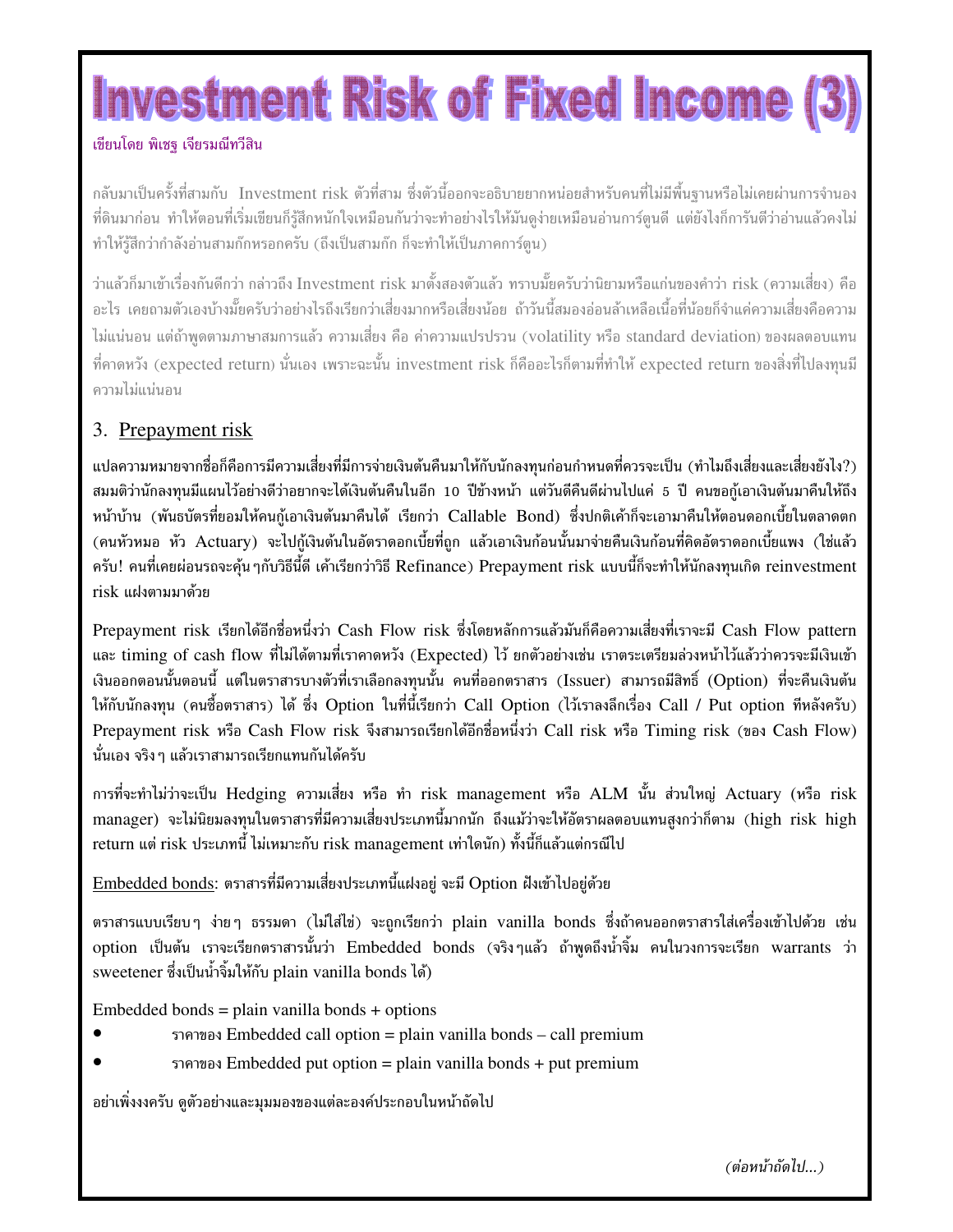(ต่อจากหน้าที่แล้ว...)

ถ้าพ่วง Call option เข้าไปใน bonds คนออกตราสาร (Issuer) จะมีสิทธิ์เรียกตราสารคืนจาก Investor ได้

- ้มมมองของคนขายตราสาร (เป็นคนขอยืมเงิน)
	- ⊙ ใน call option จะมีราคาตัวนึงที่เขียนเอาไว้ว่าคนซื้อ call option จะสามารถมีสิทธิ์ชื้อตราสารคืนได้ในราคาเท่าไร เราเรียกราคาตัวนี้ว่า strike price
	- O เมื่ออัตราดอกเบี้ยในตลาดต่ำ ราคาตราสาร (Market price) ก็จะสูง ซึ่งก็หมายความว่า คนออกตราสารสามารถใช้ Strike price ซึ่งจะมีราคาต่ำกว่าราคาตราสารในตลาด (Market price) ขณะนั้นเพื่อซื้อตราสารคืน (คืนเงิน) จากนัก ลงทุนได้ (ภาษาวงไพ่เวลาเล่นจับหมูจะเรียกว่า ซื้อถูก)
	- $\circ$  คนๆ นี้ มีสิทธิ์ในการควบคม Cash Flow pattern หรือ timing of cash flow ได้ แต่เมื่อได้อะไรบางอย่างมา ก็ ต้องยอมเสียอะไรไป แน่นอนว่า เค้าต้องยอมให้อัตราผลตอบแทนของตราสารตัวนี้สูงกว่าตราสารอื่นๆ ที่ไม่ได้พ่วงสิทธิ์ ตัวนี้เข้าไปด้วย
	- ⊙ risk premium ตัวนี้เรียกว่า call premium ซึ่งคนขายตราสารจะเป็นคนจ่ายแฝงเข้าไปในตราสารแล้ว (ตราสารจึง ถูกกว่าของชาวบ้าน)
- มุมมองของคนซื้อตราสาร (เป็นนักลงทุน)
	- 0 ได้เงินต้นคืนก่อนกำหนด
	- O อดได้ดอกเบี้ยต่อในอนาคต
	- O แต่ว่าได้อัตราผลตอบแทนสูงกว่าตราสารอื่น ๆ เนื่องจากได้รับ call premium แฝงเข้ามาด้วย

ถ้าพ่วง Put option เข้าไป คนซื้อตราสาร (Investor) จะมีสิทธิ์ขายคืนตราสารให้ Issuer ได้

- มุมมองของคนซื้อตราสาร (เป็นนักลงทุน)
	- ⊙ ใน put option จะมีราคาตัวนึงที่เขียนเอาไว้ว่าคนซื้อ put option จะสามารถมีสิทธิ์ขายตราสารคืนได้ในราคา เท่าไร เราเรียกราคาตัวนี้ว่า Strike price
	- ⊙ เมื่ออัตราดอกเบี้ยในตลาดสูง ราคาตราสาร (Market price) ก็จะต่ำ ซึ่งก็หมายความว่า นักลงทุนสามารถใช้ Strike price ซึ่งจะมีราคาสูงกว่าราคาตราสารในตลาด (Market price) ขณะนั้นเพื่อขายตราสารคืน (เอาเป็น เงิน) ให้แก่ผ้ออกได้
	- $\circ$  คนๆ นี้ ต้องการมีสิทธิ์ในการควบคุม Cash Flow pattern หรือ timing of cash flow และก็เช่นเดียวกัน คนซื้อตราสารจะต้องยอมซื้อตราสารที่พ่วงสิทธิ์ตัวนี้ ในราคาที่แพงกว่าชาวบ้านเค้า
	- ⊙ risk premium ตัวนี้เรียกว่า put premium ซึ่งคนซื้อตราสารจะเป็นคนจ่ายแฝงเข้าไปในตราสารแล้ว (ตราสาร จึงแพงกว่าของชาวบ้าน)
- ้มมมองของคนขายตราสาร (เป็นคนขอยืมเงิน)
	- ⊙ ต้องหาเงินไปคืนคนซื้อตราสารก่อนกำหนด
	- O สามารถขายตราสารในราคาที่สูงขึ้นกว่าตราสารอื่น ๆ เนื่องจากได้รับ put premium แฝงเข้าไปด้วย

#### Mortgage

ก่อนที่จะเริ่มเข้าเนื้อหา เพื่อความง่ายแล้วก็สอดคล้องกับตลาด ให้เรามองว่านักลงทุนเป็นธนาคารหรือบริษัทประกันชีวิตแทน แล้วคนที่ขอ ยืมเงินเป็นชาวบ้าน โดยใช้ที่ดินเป็นตัวค้ำประกัน กระแสเงินสดของ Mortgage จะเป็นดังนี้

- นักลงทุน (เช่นแบงค์) จะให้เงินก้อนกับคนขอยืมเงิน โดยได้สินทรัยพ์ที่เป็นรูป Mortgage ซึ่งถ้าคนขอยืมเงินบิดพริ้วในการชำระ หนี้ (ชักดาบ) นักลงทุนก็จะสามารถยึด Mortgage ตัวนี้ไป แล้วแต่ตามข้อกำหนดในสัญญา (covenant)
- คนที่ขอยืมเงินจะจ่ายเงินเป็นก้อน ๆ ในลักษณะผ่อนส่ง (Installment) เช่น จ่ายเงินงวดละ 1 แสนบาทเป็นระยะเวลา 30 ปี ซึ่ง ถ้าทำตามนี้แล้วก็จะถือว่าหมดพันธะกันไป
- สังเกตว่าไม่ต้องมีการคืนเงินก้อนในตอนครบกำหนดสัญญาในปีที่ 30 แต่ในตัวเงินต้น (principal) จะมีการจ่ายถูกทยอยจ่ายซึ่ง แฝงอยู่ในรูป Installment เรียบร้อยแล้ว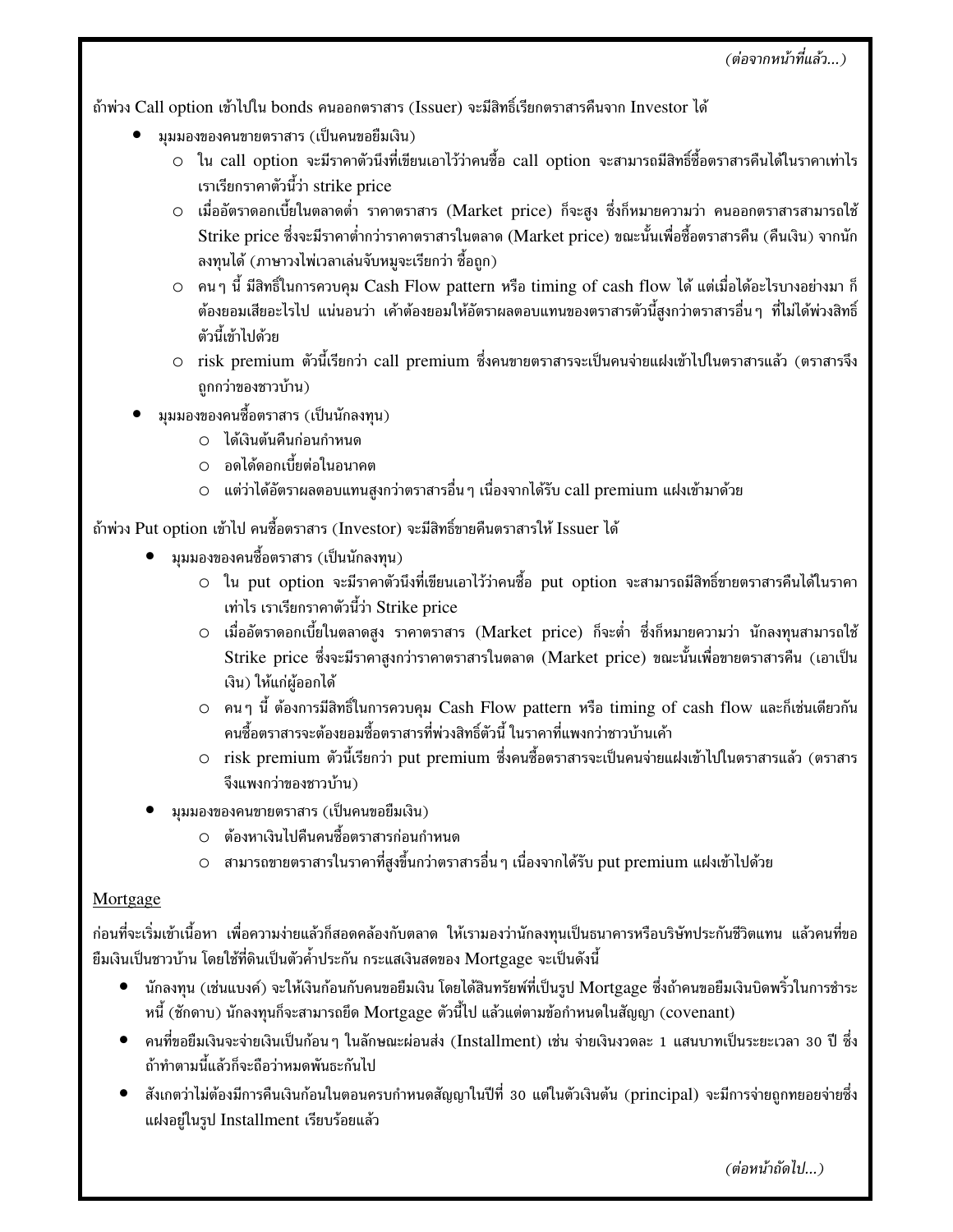(ต่อจากหน้าที่แล้ว...)

- Installment = Principal + interest : เนื่องจากปกติแล้ว การผ่อนจ่ายประเภทนี้จะมี Installment คงที่ทุก ๆ งวด
	- ในช่วงปีต้น ๆ จึงมีสัดส่วนของ Interest สูงกว่า สัดส่วนของ Principal
	- ในช่วงปีท้ายๆ จึงมีสัดส่วนของ Principal สูงกว่า สัดส่วนของ Interest
- $\bullet$  การทำธุรกรรมประเภท Mortgage นี้ จะยอมให้มี prepayment feature อย่ในสัญญา ซึ่งก็หมายถึง คนที่ผ่อนจ่าย เกิดอยาก ชำระหนี้มากกว่า Installment เมื่อไรก็ย่อมทำได้ ซึ่งเป็นประโยชน์กับคนที่ขอยืมเงิน (ให้นึกว่าเป็นชาวบ้านธรรมดาทั่วไปเพื่อ ความง่ายก็แล้วกันครับ)
- Prepayment feature นี้ก็อยู่ในกฎข้อบังคับในอเมริกาเช่นกัน ในตอนนั้นทำเพื่อพัฒนาระบบการเงิน และจูงใจให้ประชาชน ้ทั่วไปหันมาทำธุรกรรมประเภทนี้ รวมถึงเข้าถึงแหล่งเงินทุนได้
- \_ อื่น ๆ ทั่วไป ก็สามารถกำหนดลงไปในสัญญาได้เช่น สามารถดาวน์ก่อนได้ เป็นต้น

เช่นเดียวกับการผ่อนรถที่มีการดาวน์ การผ่อนส่ง แล้วก็มีการ refinance ได้ ดังที่ได้กล่าวมาก่อนแล้วว่า prepayment ส่วนใหญ่จะทำ เมื่ออัตราดอกเบี้ยในตลาดต่ำ หมายความว่าชาวบ้านที่ผ่อนส่งเงินอย่ในอัตราดอกเบี้ยที่กำหนดไว้สำหรับ installment นั้นเกิดเห็นว่าอัตรา ิดอกเบี้ยในตลาดต่ำ เค้าก็จะไปกู้เงินจากแหล่งที่คิดอัตราดอกเบี้ยต่ำ มาโปะให้กับสิ่งที่เค้ากำลังผ่อนจ่ายชำระอยู่

บริษัทประกันชีวิตจึงไม่ค่อยกล้าที่จะลงทุนใน Mortgage มากนัก เว้นเสียแต่ว่า จะมีระบบที่สามารถจัดแจงชำแหละความเสี่ยงด้าน prepayment risk ในปริมาณที่พอรับได้และไม่แกว่งนักจนเกินไป ซึ่งจริงๆ ก็มีมานานแล้ว แต่ยังไม่แพร่หลายในประเทศไทยเท่าใดนัก วิธีการนั้นเค้าเรียกว่า Securitization ซึ่งถ้าเอาย่อๆ ก็คือ การที่นักลงทุน (เช่น ธนาคารหรือสถาบันการเงิน) เอาสินทรัพย์ (เช่น Mortgage) จากหลายๆ ที่มารวมกันแล้วก็ขายต่อให้นักลงทุน (เช่น บริษัทประกันชีวิต หรือ สถาบันการเงินต่างๆ) อีกต่อหนึ่ง ซึ่งก็ หมายความว่า นักลงทุนคนแรก (เช่น ธนาคารหรือสถาบันการเงิน) ไม่อยากถือสินทรัพย์แต่อยากทำตัวเป็นผู้ให้บริการแทน (แล้วก็รับ ค่าบริการ กินส่วนต่างของดอกเบี้ยไป)

ตอนที่เอาสินทรัพย์จากหลาย ๆ ที่มารวมกัน (Pooling) แล้วขายต่อ (securitize) นั้นเค้าจะเพิ่ม Value added ได้โดยการช่วยจัดแจง ความเสี่ยงของ prepayment risk จากสินทรัพย์ให้ เป็นหมวดหมู่ พวกที่มี Prepayment risk มากก็จะถูกจัดให้อยู่หมวดหมู่เดียวกัน ้คนที่เป็นนักลงทุน (เช่น บริษัทประกันชีวิต หรือ สถาบันการเงินต่างๆ) ก็จะได้มีโอกาสที่เลือกระดับของความเสี่ยงตามที่ตัวเองต้องการ ซึ่ง การทำ Securitization ก็เป็นทางเลือกที่สามารถเพิ่มอุปทานให้กับตลาดได้อีกทางหนึ่ง

Prepayment risk จะทำให้เกิดผลเสีย โดยเฉพาะกับบริษัทประกันชีวิตหลัก ๆ อย่ 2 จด

- ได้เงินก้อนที่ไม่คาดถึงคืนมาตอนที่ดอกเบี้ยต่ำ (คนจะ prepay ตอนดอกเบี้ยต่ำ) ซึ่งบริษัทต้องเอาไปลงทุนใหม่ใน  $1)$ อัตราผลตอบแทนต่ำในขณะนั้น เป็นลกโซ่ให้เกิด reinvestment risk ต่อไปอีก
- ไม่สามารถคาดการณ์กระแสเงินสดที่จะเข้าและออกได้ง่าย ทำให้ทำการ hedge ความเสี่ยงอื่นๆ ต่อไปได้ยาก และ  $(2)$ ต้นทุนในการจัดการความเสี่ยงสูงขึ้นเป็นเงาตามตัว



Suwaphand\_sangprakai@Manulife.com

สวัสดีครับ เพื่อน ๆ Actuaries ทุกท่าน

พบกันอีกครั้งนะครับสำหรับเรื่อง Loss Ratio ซึ่งครั้งนี้ ผมจะให้เป็นครั้งสดท้ายสำหรับเรื่องนี้ ฉบับที่แล้ว ผมได้ตอบคำถามเกี่ยวกับ Claim, Earned Premium และ การกำหนด Target Loss Ratio ไปแล้ว ผมติดค้างอีก 3 ประเด็นคือ (1) Ratio อื่น ๆ ที่ใช้ พิจารณากับ Loss Ratio (2) การคำนวณ Loss Ratio แบบที่ 2 หรือที่เรียกกันว่า แบบ A/E และ (3) การแก้ปัญหา Loss Ratio ที่ สงเกิน เริ่มกันเลยนะครับ........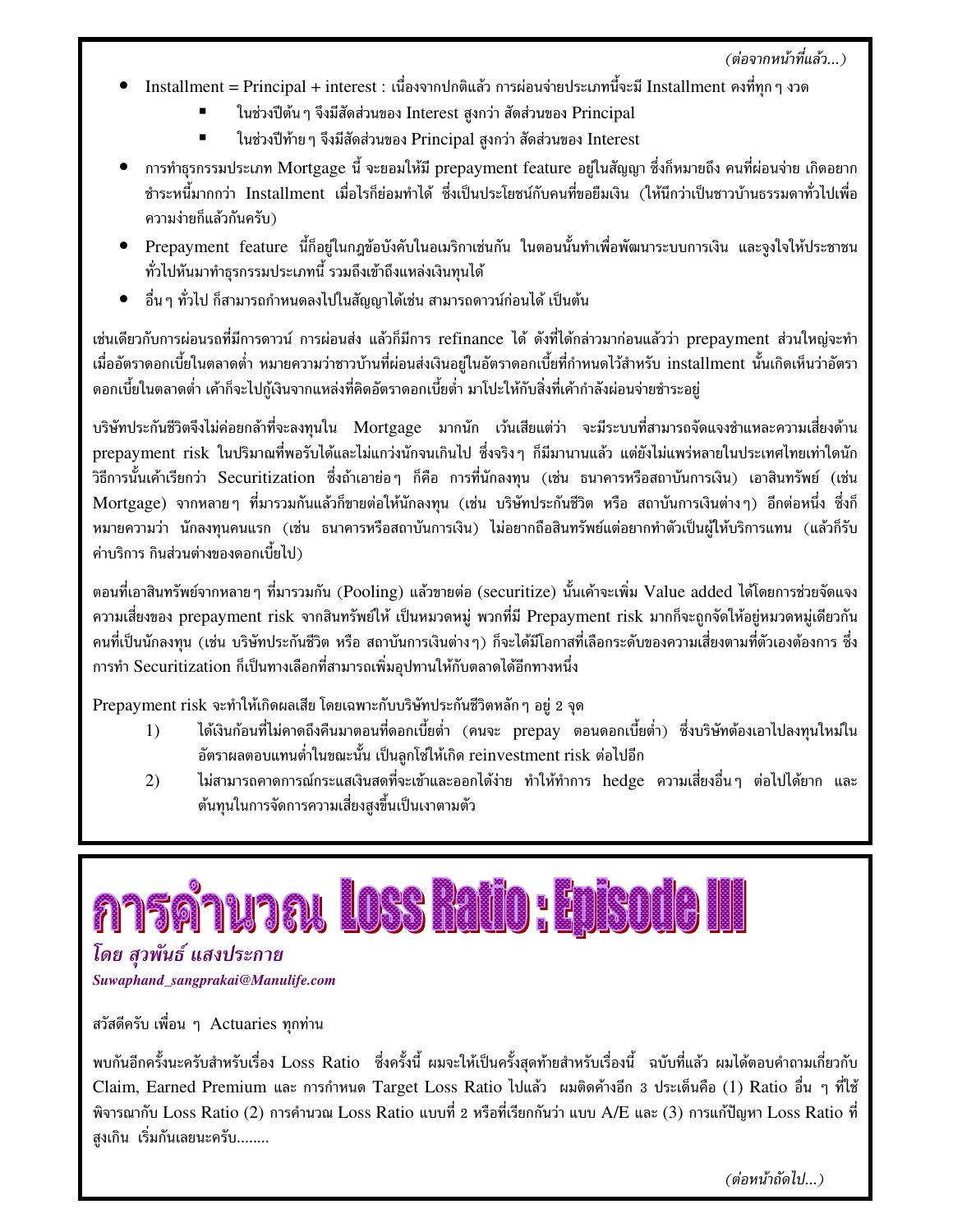<u>Ratio อื่น ๆ ที่เกี่ยวข้องกับ Loss Ratio</u>

ในการพิจารณา Loss Ratio นั้น เราอาจจะต้องพิจารณา Ratio อื่น ๆ ควบคู่ไปด้วยนะครับ

1. Claim Ratio (บางคนเรียกว่า Claim Frequency Rate) คือ อัตราส่วนของจำนวนครั้งที่ Claim หารด้วย exposure (ตามที่กล่าววิธีการคำนวณ exposure ในฉบับที่ 5) อัตราส่วนนี้ พิจารณาจากจำนวนครั้งที่ claim มิใช่จำนวนเงินที่ claim นะ ครับ เราอาจจะมี claim ratio ที่ต่ำมาก แต่มี loss ratio ที่สูงมากก็ได้ ทั้งนี้ เนื่องจาก การ claim แต่ละครั้ง มีจำนวนเงินสูง หรือ ไม่ก็มีการ claim ในช่วงต้น ๆ ของปีกรมธรรม์ ทำให้ earned premium ใน loss ratio ยังน้อยอยู่ จึงมี loss ratio สูง

 $\rm{Claim~ratio}$  มีผลต่อค่าใช้จ่ายในการทำ  $\rm{claim}$  นะครับ หาก  $\rm{claim~ratio}$  สูง อาจจะหมายความว่า ฝ่าย  $\rm{claim}$  ต้องทำงาน มาก และอาจจะมีค่าใช้จ่ายสูงตามมา claim ratio มักจะสูงกับผลประโยชน์ที่จ่ายได้หลายๆ ครั้ง เช่น ค่ารักษาพยาบาลผู้ป่วย นอก เพราะ 1 คน claim ได้หลายครั้ง โดยเฉพาะเด็กเล็ก

 $2. \,$  Claim Incidence Rate เป็นอัตราส่วนคล้าย ๆ กับ claim ratio แหละครับ แต่ว่า เรานับจำนวนคนที่ claim แทนจำนวน ครั้งที่ claim  $\,$ การคำนวณ  $\textrm{exposure}$  ก็ทำเหมือนกัน

Claim incidence rate จะบอกเราว่า เรามีลูกค้าดีแค่ไหน loss ratio อาจจะสูง แต่ว่าเรามี claim incidence rate ต่ำมาก ก็ได้นะครับ นั่นเพราะว่าเกิดจากการมี claim ขนาดใหญ่ โดย portfolio มีขนาดเล็กก็ได้

(ปล. ผมไม่แน่ใจว่า เราเรียกว่า claim incidence rate หรือเปล่า หากใครทราบชื่อที่ถูกต้องช่วยบอกด้วย แต่อยากให้เข้าใจ ความหมายก่อนนะครับ)

- 3. Average amount of claim ง่าย ๆ ครับ ค่าเฉลี่ยของเงินที่ claim นั่นเอง ต่อ claim 1 ครั้ง นะครับ
- $4. \,$  Average number of claim เช่นกันครับ ค่าเฉลี่ยของจำนวนครั้งที่ claim ต่อผู้เอาประกัน 1 คน หรือ หากคำนวณยาก ก็ ้อาจจะเป็นต่อ 1 กรมธรรม์ก็ได้นะครับ

<u>การคำนวณ Loss ratio แบบ A/E</u>

A/E ย่อมาจาก Actual over Expected ครับ เป็นการคำนวณ loss ratio ที่ใช้กับสัญญาระยะยาว หรือ สัญญาที่ใช้ตารางความเสี่ยงภัย ในการคำนวณตามอายุ เช่น ตารางมรณะ หรือ ตารางทุพพลภาพ เป็นต้น

#### การคำนวณ A/E นั้น จะทำดังนี้

สมมุติว่า เราจะคำนวณ A/E ของ basic plan นั่นคือ death benefit นะครับ ตามที่ทราบ ตารางมรณะที่ใช้ในการคำนวณ อาจจะเป็น ตารางมรณะไทย หรือ ตารางมรณะอื่นก็ได้ (ไม่จำเป็นต้องเป็นตาราที่ใช้ในการคำนวณเบี้ยประกันของแบบประกันนั้นก็ได้ เพราะอาจจะ เป็นแบบประกันที่ทำมานานมากแล้ว)

- $\bullet$  คำนวณ exposure ของแต่ละกรมธรรม์ก่อน แล้วคูณด้วย death benefit ของกรมธรรม์นั้น ๆ
- $\bullet$   $\;$  รวมกลุ่ม  $\;$ exposure ของแต่ละกรมธรรม์ตาม อายุ และ เพศ (ถ้าตารางนั้นแยกเพศ)
- $\bullet$  ) นำ exposure แต่ละกลุ่มคูณด้วยอัตรามรณะ ของอายุ และเพศนั้น ๆ จบขั้นตอนนี้ เราจะได้ expected death ของแต่ละอายุ และ เพศ
- แยก claim amount ตามอายุ และ เพศ ตามที่จ่ายไปจริง (actual)
- รวม actual claim และ expected claim ของทุกอายุ และ เพศ
- $\bullet$  นำผลรวมที่ได้ของ Actual มาหารด้วย  $\tt{expected}$  เป็นอันจบ

#### ข้อสังเกตบางอย่างของการทำ A/E

 $\bullet$  จำนวนรายของ actual claim จะมีผลต่อความน่าเชื่อถือของข้อมูลนะครับ เราอาจจะมี A/E สูงมาก จาก claim เพียงครั้ง เดียว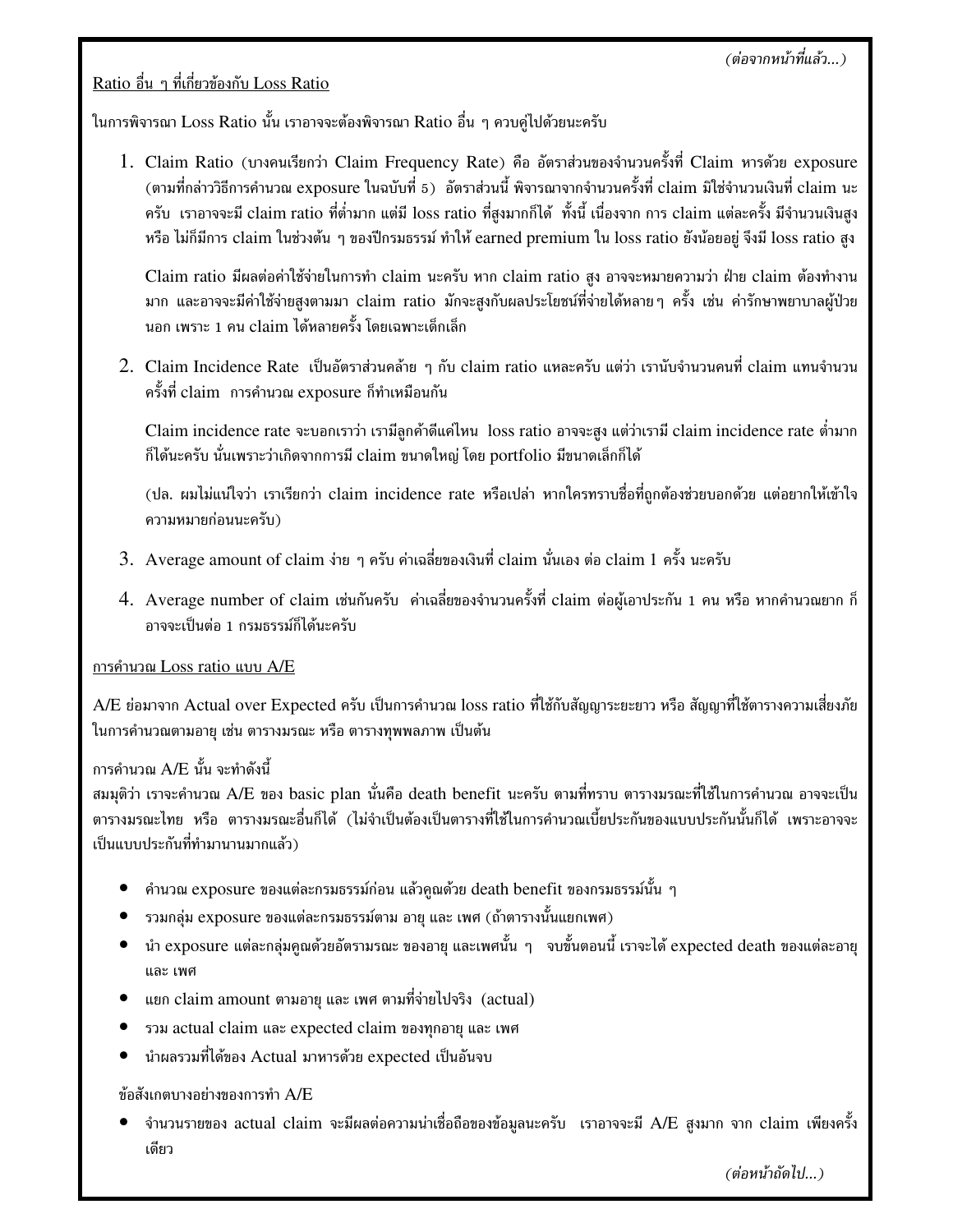- $\bullet$  Death benefit อาจจะไม่เท่ากับ sum assured ก็ได้นะครับ เพราะมีทุนเพิ่ม หรือ เป็น RPU ก็ได้ แต่ส่วนมาก เพื่อความ สะดวกก็จะใช้ sum assured นั่นแหละ เพราะผลลัพธ์ที่ได้อาจจะไม่แตกต่างกันเท่าไรนัก (ต้องพิจารณาจากลักษณะของ portfolio ด้วย)
- $\bullet$  Expected death โดยทั่วไปคือ อัตรามรณะที่ใช้ในการทำ profit test ตอนกำหนดเบี้ยประกันนะครับ ซึ่งอาจจะเป็น เปอร์เซ็นต์ของตารางมรณะก็ได้

#### <u>การแก้ปัญหา loss ratio ที่สูงเกิน</u>

มาถึงข้อสุดท้ายแล้วนะครับ เราจำทำอย่างไรถ้า loss ratio นั้นสูงกว่า target ง่ายมากครับ เพิ่มเบี้ยเลยครับ แต่เดี๋ยวก่อน ผมว่านั่น น่าจะเป็นวิธีสุดท้ายนะครับ เพราะการเพิ่มเบี้ยย่อมมีผลต่อยอดขายและการแข่งขันทางการตลาด ที่สำคัญ คนที่ไม่เคย claim เลย (ซึ่งก็ ฺ คือคนที่มีสุขภาพดี….มั้ง) อาจจะไม่ต่อเบี้ยประกันก็ได้ ผลก็คือว่า เหลือแต่คนที่ claim มาก ๆ กลายเป็นว่า loss ratio ยิ่งสูงขึ้นไปอีก เพราะ earned premium ลดลง

ถ้าเช่นนั้น ทำอย่างไรดีครับ .........

ก่อนอื่น ต้องวิเคราะห์กันก่อนว่า loss ratio สูงนั้นเกิดจากอะไร เราควรมี loss ratio แยกออกมาหลาย ๆ ประเภทนะครับ เช่น loss ratio ตามกลุ่มอายุ ตามเพศ ตามแบบของสัญญาค่ารักษาพยาบาล ฯลฯ ที่สำคัญคือ ตามผลประโยชน์ของค่ารักษาพยาบาล เช่น ค่าห้อง ค่ายา ค่าผ่าตัด ฯลฯ จากนั้น ดู ratio ที่กล่าวมาข้างต้นควบคู่ไปด้วยนะครับ เพื่อจะได้เข้าใจมากขึ้น

ส่วนการแก้ปัญหาอย่างไรนั้น ก็ขึ้นกับ Portfolio และลักษณะธุรกิจของแต่ละบริษัทล่ะครับ (พูดง่าย ๆ คือ คิดเอาเอง…นั่นแหละ) แต่ผม มีข้อแนะนำให้บางประการนะครับ

- $\bullet$  ขนาดของ Portfolio ที่นำมาคำนวณใหญ่พอหรือไม่ ถ้า portfolio เล็ก claim ใหญ่ ๆ เพียงครั้งเดียวก็อาจจะทำให้ loss ratio สูงขึ้นมาทันทีก็ได้
- $\bullet$  ดูด้วยว่า loss ratio ที่สูงนั้น จะเป็นแบบชั่วคราวหรือเปล่า นั่นคือ อย่าตกใจครับ หากไม่มี claim เข้ามามากมาย loss ratio จะลงไปเอง เพราะ earned premium จะสูงขึ้นเอง
- $\bullet$   $\,$  การดู loss ratio ควรดูจาก trend ของมันนะครับ อย่าดูที่จุดเวลาเดียว มีปัญหาแล้วจะแก้ไม่ทัน
- $\bullet$  หากเรามีการวิเคราะห์ที่ดี จะทำให้เราแก้ปัญหาได้ถูกจุดนะครับ เช่นถ้าเรารู้ว่า loss ratio สำหรับผลประโยชน์ผู้ป่วยนอกของ เด็กอายุ 0-5 ขวบสูงมาก ๆ (ซึ่งก็ควรจะเป็นล่ะครับ) แล้วทำให้ loss ratio ของสัญญาสุขภาพสูงไปด้วย ก็อาจจะเพิ่มเบี้ย เฉพาะของเด็กกลุ่มนี้ก็ได้ หรืออาจจะจำกัดจำนวนครั้งที่ claim ได้ต่อปี หรือ อาจจะต้องใช้ deductible หรือ co-insurance ำลา ขึ้นอยู่กับการตลาด และปัญหาของแต่ละบริษัทไปนะครับ
- $\bullet$  อาจจะใช้การจำกัดการขาย หรือ จำกัดผลประโยชน์สูงสุด สำหรับภาค หรือ จังหวัด ที่มี loss ratio สูง หรือสำหรับตัวแทนกลุ่มที่ มี loss ratio สูงก็ได้นะครับ แต่ขอบอกว่า ในทางปฏิบัติ ใช่ว่าจะทำการ implement วิธีนี้ได้ง่าย ๆ

สุดท้ายคือว่า ถ้าวิเคราะห์ทุกอย่างแล้ว แย่ไปหมด ก็ต้องเพิ่มเบี้ยกันล่ะครับ หรือไม่ก็เลิกขายไปเลย แล้วไปออกแบบใหม่แทน เว้นแต่ว่า บริษัทยอมรับการขาดทุนจากสัญญานั้น ๆ เพื่อจะเอากำไรจากตัวอื่นที่ต้องแนบมาด้วยแทน

สุดท้าย (จริง ๆ).......ผมก็ขอจบเรื่อง Loss ratio เท่านี้นะครับ ฉบับหน้าจะเป็นเรื่องอะไรนั้น คงต้องแล้วแต่ท่านบรรณาธิการสั่งมาล่ะ ครับ...........สวัสดีครับ.

<u>หมายเหตุจากบรรณาธิการ</u> แหะๆ...ผมคงไม่กล้าสั่งหรอกครับ แค่พี่บีเว่อร์สละเวลาเขียนให้ ผมก็ปลาบปลื้มจนน้ำตาคลอแล้วครับ ถ้า สะดวกหรือถนัดเขียนเรื่องไหน เชิญได้เต็มที่เลยครับ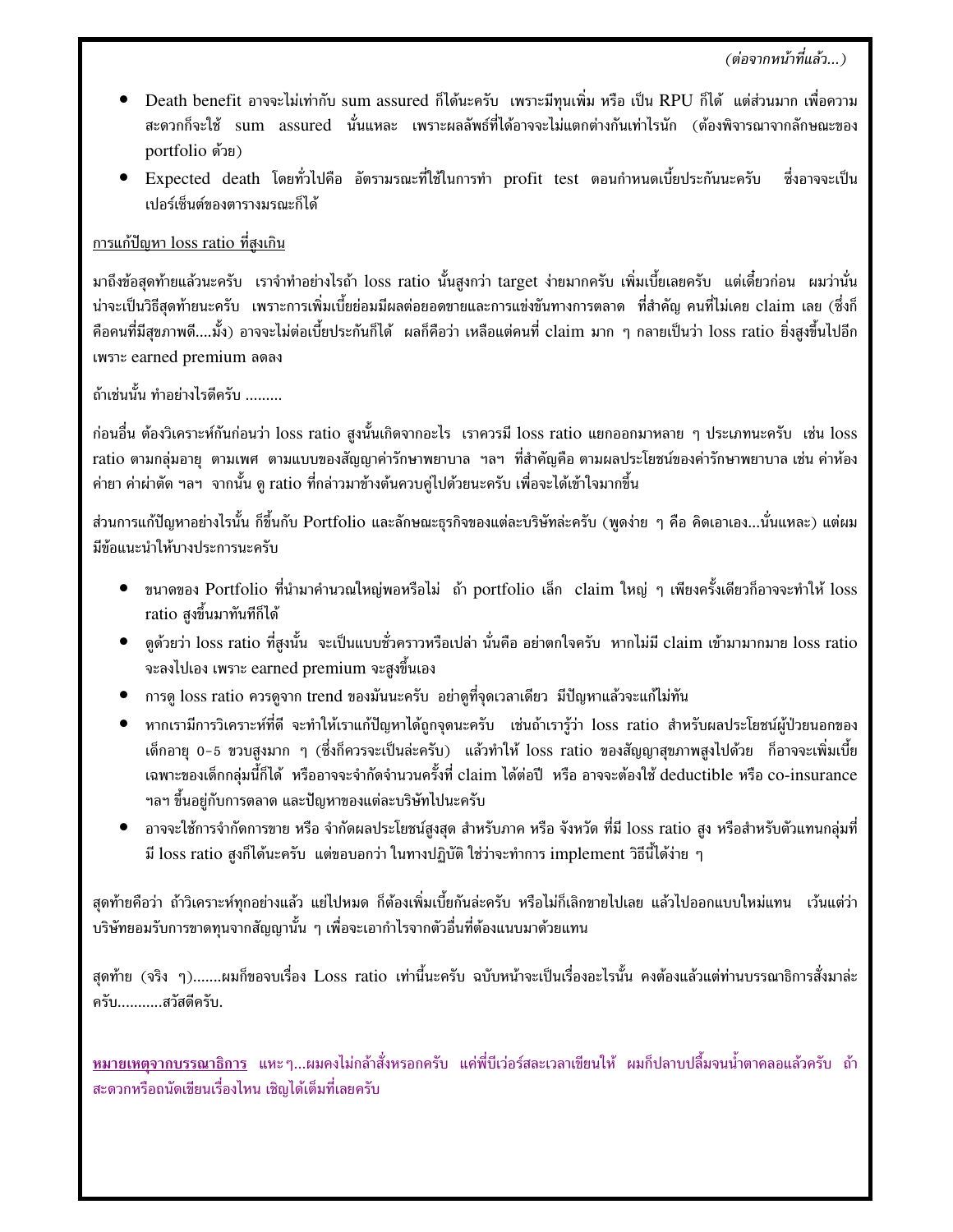# th Bast Asian Aciuana Conference

#### โดย พิเชจ เจียรมณีทวีสิน

East Asian Actuarial Conference ครั้งที่ 14 หรือที่เรียกกันว่า EAAC ซึ่งจัดขึ้นทุก ๆ 2 ปี สำหรับให้เป็นที่ชุมนุมของ Actuaries ที่อยู่ในแถบ ้ภูมิภาคนี้โดยเฉพาะ ในปีที่แล้วก็มีกว่า 600 ชีวิตที่ได้ไปรวมพลกัน ณ กรุงโตเกียว ประเทศญี่ปุ่น ในช่วงระหว่างวันที่ 9 – 12 ตุลาคม ซึ่งช่วง นั้นอากาศกำลังดีทีเดียว และในงานนี้เราได้เห็น Qualified Actuaries จากประเทศต่างๆ ในแถบภูมิภาคนี้ มาพบปะแลกเปลี่ยนความคิดเห็น ในเชิงวิชาการกันอย่างมีสีสันทีเดียว และแต่ละประเทศก็ได้เอาบทความหรืองานวิจัยมาประชันกัน ผมซึ่งได้รับเกียรติให้เขียนบทความและทำ หน้าที่เป็นผู้บรรยายคนหนึ่งในงานนี้ จึงขอโอกาสมาเล่าสู่กันฟังใน "Sawasdee Actuary" เพื่อแบ่งปันประสบกาณ์จากการสัมนาในครั้งนี้

เจ้าภาพงานนี้ คือ The Institute of Actuaries of Japan (IAJ) ได้กำหนด theme ของงานนี้ว่า "Actuaries in Asia: making a new epoch" ซึ่งในตัวเนื้องานจะเน้นว่า Actuaries ในเอเชียกำลังมีบทบาทและความรับผิดชอบสูงมากขึ้นทุกขณะ และแม้มาตรฐานใน การทำงานต่าง ๆล้วนถูกกำหนดมาจากชาติตะวันตก แต่การทำงานของ Actuaries ในเอเชียก็ยังจำเป็นต้องคำนึงถึงสภาพแวดล้อมทั้งทาง ้สังคมและทางธรรมชาติอันเป็นเอกลักษณ์เฉพาะของภูมิภาคด้วย ไม่ว่าจะเป็น 1) ประกันวินาศภัย ซึ่งมีประเด็นเรื่องภัยธรรมชาติไม่ว่าจะ เป็นแผ่นดินไหว สึนามิ หรือไต้ฝุ่น 2) ประกันชีวิต โรคระบาดต่าง ๆ รวมถึง SARS และโรคไข้หวัดนก และ 3) บำนาญ ซึ่งประชากรส่วน ใหญ่ในแถบเอเชียจะมีอัตราการเกิดน้อยลง ยังผลให้เริ่มมีแต่ประชากรสูงอายุมากขึ้น

ในช่วงเช้าวันแรก เป็นการนำเสนอ Country report ของแต่ละประเทศในภูมิภาค ซึ่งได้กล่าวถึง ข้อมูลด้านประชากร ตัวเลขทางเศรษฐกิจ ข้อมูลสถิติสำคัญของธุรกิจประกันชีวิตและประกันวินาศภัย ตลอดจนถึงการกำกับเรื่องเงินสำรอง (Reserve) และความสามารถในการชำระ หนี้ของบริษัท (Solvency Margin) ของประเทศนั้นๆ ทำให้ทุกคนได้แบ่งปันข้อมูลข่าวสารถึงสภาพความเป็นไปและแนวโน้มในการ พัฒนาธุรกิจประกันภัยในแต่ละประเทศอย่างคร่าว ๆ ได้ (รวมถึงรู้ว่าประเทศไหนผู้หญิงจะเสียชีวิตช้ากว่าผู้ชายกี่ปี (แต่บอกไม่ได้ว่าแก่เร็ว กว่าเท่าไร))

้ส่วนวันที่เหลือเป็นการสัมมนา ซึ่งบทความต่างๆจากทั่วสารทิศได้ถูกส่งมารวบรวมเพื่อการบรรยาย และแลกเปลี่ยนความรู้จากเหล่าบรรดา Actuary โดยประเทศไทยก็ได้มีส่วนร่วมในเวทีนี้โดยการนำเสนอบทความเช่นเดียวกัน ซึ่งจากบรรดาบทความทั้งหมด 55 บทความนั้น ผม ขอสรุปหัวข้อซึ่งเป็นที่สนใจและกล่าวถึงกันมากในปัจจุบันสัก 2-3 หัวข้อ ดังนี้ครับ

1. Product Development

ประเทศญี่ปุ่นได้ส่งบทความทางด้านนี้มามาก สิ่งที่ต่างจากประเทศไทยคือ ผลิตภัณฑ์ของเค้าจะเป็น 1) Pension และ 2) Variable annuity ซึ่งทั้ง 2 แบบนี้ยังไม่แพร่หลายในประเทศไทยนัก เนื่องจากญี่ปุ่นมีอัตราดอกเบี้ยจากเงินฝากต่ำมาก มี ่ ภาวะการแข่งขันสูง และมีการส่งเสริมการวางแผนการออมเพื่อเกษียณของประชาการสูงอายุ จึงไม่แปลกที่ผลิตภัณฑ์เหล่านี้เป็น ้ผลิตภัณฑ์หลักในญี่ปุ่น อีกทั้งแบบประกันภัยจะไม่มีการการันตีผลตอบแทนของผู้ถือกรมธรรม์ ผลตอบแทนขึ้นอยู่กับการลงทุนที่ ้บริษัททำได้ ตามนโยบายของผู้ถือกรมธรรม์ที่ได้แจ้งความประสงค์ไว้ เช่น เลือกแนวการลงทุนที่ให้ผลตอบแทนสูง เป็นต้น

ทาง Munich Re ยังได้นำเสนอโอกาสและความท้าทายของธุรกิจประกันวินาศภัยสำหรับ Takaful และ Retakaful รวมทั้งตัวอย่างของ มาเลเซียซึ่งมีผลิตภัณฑ์ Takaful ที่น่าสนใจ ซึ่งเป็นแบบประกันชีวิตที่สอดคล้องกับความต้องการของชาวมุสลิม แบบประกันนี้มีโครงสร้าง สอดคล้องกับ Mutual company แต่จะไม่ใช่ชะทีเดียว เพราะรูปแบบ Takaful ไม่ได้การันตีว่าจะจ่ายเงินคืน ถ้าเงินกองทุนไม่เพียงพอ บริษัทประกันภัยจะทำหน้าที่เหมือนคนประสานงานคอยรวบรวมเงินและจ่ายเงินให้กับผู้ประสบภัย ดังนั้นรายได้และวิธีการลงบัญชีของบริษัท ประกันภัยจากผลิตภัณฑ์เหล่านี้ จะแตกต่างจากแบบประกันทั่วไปอย่างมาก

เกาหลีใต้ก็ได้นำเสนอ Long Term Care ซึ่งก็เป็นผลิตภัณฑ์ที่มีแพร่หลายในสหรัฐอเมริกา และเริ่มเข้ามาในแถบเอเชียเมื่อเร็ว ๆนี้ ทั้งนี้ก็ ้คงขึ้นกับเวลาว่าตลาดในเมืองไทยพร้อมที่จะมีผลิตภัณฑ์แบบนี้หรือไม่ ผลิตภัณฑ์นี้คุ้มครองค่ารักษาจากการเจ็บไข้ได้ป่วยหรือทุพพลภาพ เพื่อตอบสนองความต้องการของผู้สูงอายุ แต่คนทุกวัยก็สามารถซื้อได้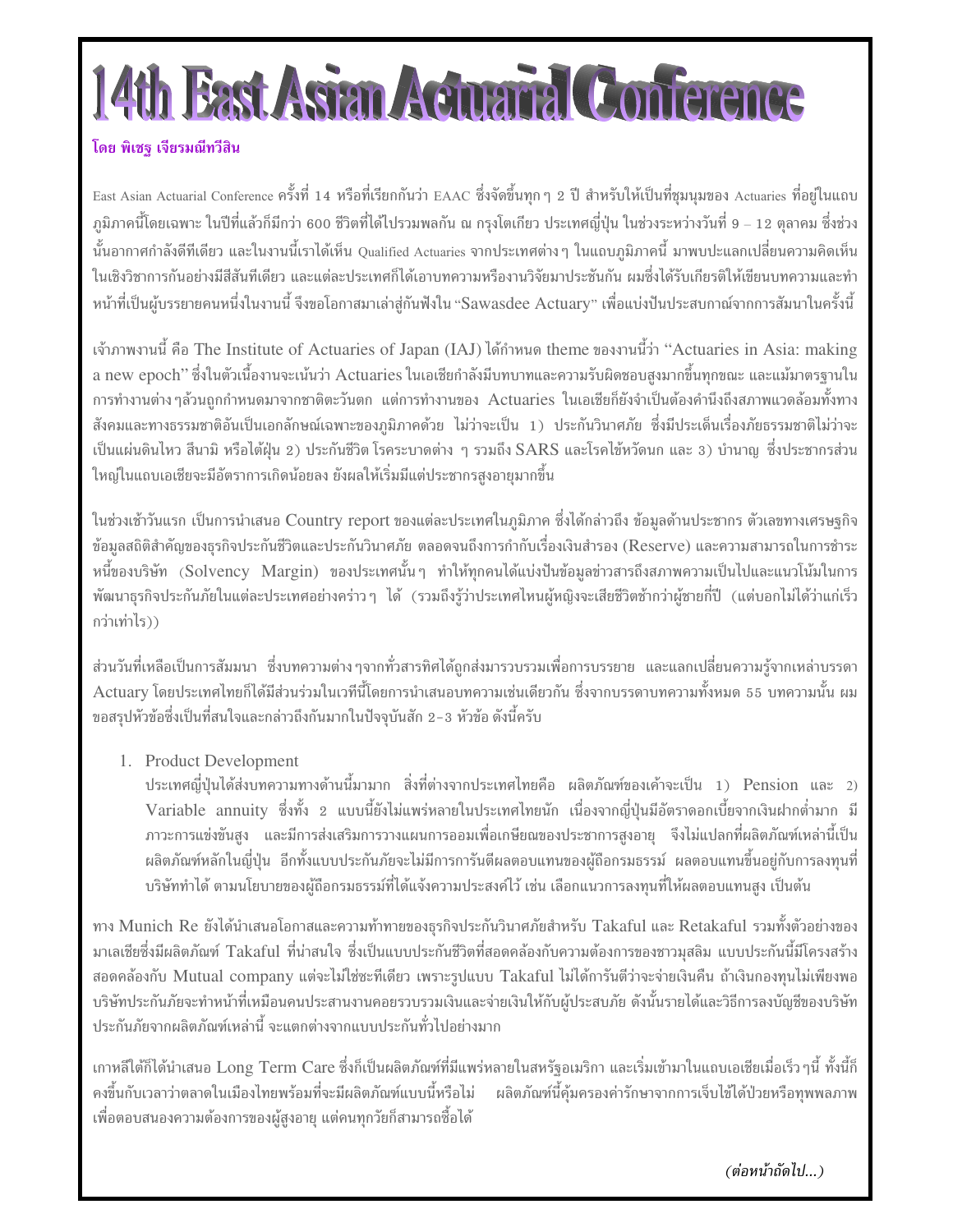#### (ต่อจากหน้าที่แล้ว...)

้สิงคโปร์ก็ได้มีการพัฒนาแบบประกันที่มีส่วนร่วมในเงินปันผลไปอีกระดับหนึ่ง ซึ่งมีความโปร่งใสกับลูกค้ามากขึ้น และจ่ายเงินปัน ้ผลโดยขึ้นกับผลประกอบการของบริษัทจริง ๆ

2. Actuarial Methodologies

ทางประกันวินาศภัย มีการนำเสนอลงลึกไปถึงการใช้ Loss Model & Credibility ในการคำนวณต้นทุนความเสียหายและเบี้ย ประกันภัยสำหรับการประกันภัยรถยนต์ อันนี้มีเกาหลีใต้เป็นกรณีศึกษา ซึ่งน่าสนใจมากทีเดียว นอกจากนี้ยังมี 2 บทความในเรื่อง การคำนวณเงินสำรองค่าสินไหมทดแทน นำเสนอโดยญี่ปุ่น รวมถึงอีกหนึ่งบทความที่กล่าวถึงความท้าทายในการคำนวณ IBNR ภายใต้ International Financial Reporting Standards (IFRS) ซึ่งกำลังคืบคลานเข้ามาเขย่าทั้ง Life & Non-Life Actuaries บ้านเรา

ฝั่งประกันชีวิตไม่น้อยหน้ามีการนำเสนอ 2 เรื่องที่ว่าด้วยเรื่องอัตรามรณะ เช่น มีการนำเสนอ Mortality Models ที่ใช้ในญี่ปุ่น ซึ่งตอบสนองต่อการเป็นสังคมผู้สูงอายุของเขาเอง

3. Solvency Regulation and International Accounting Standards

ในงานนี้หัวข้อซึ่งเป็นที่สนใจและมีผู้เข้าฟังอย่างมาก คงจะไม่พ้น International Accounting Standards ซึ่งนานาประเทศ เริ่มจะปรับเข้าไปในแนวทางนี้แล้ว และมีเป้าหมายจะเริ่มบังคับใช้อีก 4 ปีข้างหน้า โดยหัวข้อที่มีในสัมนาในงานนี้ได้บรรยายถึง เรื่องการพัฒนาของ International Accounting Standards ข้อถกเถียงต่าง ๆ ในการคำนวณเงินสำรองโดยใช้ Fair Value Approach รวมทั้งบทบาทของ Actuaries ในเรื่องนี้

นอกจากนี้การนำเสนอในหัวข้อเรื่อง Risk-Based Capital Framework ของประเทศมาเลเซีย โดยผู้แทนของ Bank Negara ก็เรียกผู้ฟังได้อย่างเนืองแน่น มาเลเซียได้ใช้เวลาพัฒนาเรื่องนี้มาประมาณ 3 ปีแล้ว และจะเริ่มมีผลบังคับใช้ในปี 2008 ใจความสำคัญที่จับได้จากสัมนาอยู่ที่ว่ากรอบ RBC ของมาเลเซียได้นำเอาของสิงคโปร์มาปรับใช้ แล้วเพิ่มบางเทคนิคในการ ประเมินหนี้สินที่ใช้กันอยู่ของสหรัฐอเมริกาเข้าไปเพื่อให้รัดกุมยิ่งขึ้น (ซึ่งอาจจะไม่สอดคล้องกับผลิตภัณฑ์ที่มีอย่ในตลาดของ มาเลเซีย ทำให้ยากในการนำไปใช้ และอาจไม่ตรงกับวัตถุประสงค์) โดยกรอบ RBC ของมาเลเซียมีความซับซ้อนและทำให้มี ้ความไวต่อภาวะตลาดมากกว่าสิงคโปร์ ซึ่งก็มีทั้งข้อดีและข้อเสียในตัว

ในครั้งนี้ประเทศไทยโดยผมเองได้นำเสนอเรื่อง "Observation of Risk-based capital for development of solvency margin of Thailand" โดยในบทความก็จะกล่าวถึงตั้งแต่วัตถุประสงค์กับความจำเป็นในการทำ Risk-Based Capital หรือ RBC สำหรับบ้านเราขึ้นมา ในบทความยังได้พูดถึงรูปแบบและการพัฒนาของ RBC ตั้งแต่อดีตจวบจนถึงปัจจุบัน เพื่อให้ผู้อ่านได้เข้าใจทั้งข้อดีและข้อเสีย ซึ่งเชื่อได้ว่าเป็นการชำแหละแบบต่าง ๆ ของ RBC เลยทีเดียว ซึ่งปัจจุบันประเทศต่าง ๆ ทั่วโลกก็ใช้กันอยู่อย่างหลากหลาย ไม่ว่าจะเป็นรูปแบบเก่าๆที่ได้มีการพัฒนามานาน ก่อนหน้าที่จะเป็นรูปแบบล่าสุดตามแบบ International Accounting Standards ที่ในต่างประเทศจะเริ่มใช้ในอีก 4 ปีข้างหน้า

ี ประเทศต่าง ๆ ที่ผมได้เลือกมาวิเคราะห์ในบทความนี้ได้แก่ สหรัฐอเมริกา แคนาดา สิงคโปร์ มาเลเซีย เกาหลีใต้ อินโดนีเซีย และ จีน ซึ่งบางประเทศก็ได้เลือกเฉพาะที่จะวิเคราะห์รูปแบบเก่า ๆ ของเค้ามาดู อาทิเช่น ใช้ S&P's Risk Based Capital ฉบับปี 2005 เป็นต้น เพื่อให้เราสามารถสังเกตได้จากทุกมุมทั่วโลก จากนั้นในบทความก็ได้กล่าวถึงสิ่งที่มีและไม่มีหรือความพร้อมของ ี ประเทศไทย อะไรคือสิ่งที่ทำได้ในตอนนี้และอะไรคือสิ่งที่ควรจะต้องสร้างรากฐานให้แข็งแกร่งก่อนที่จะเดินต่อไป สุดท้ายก็ได้ กล่าวถึงข้อเสนอแนะและเป้าหมายที่น่าจะเป็นไปได้ในขั้นต่อไป แน่นอนว่าเรื่อง RBC นี้ Actuaries ต้องเข้ามามีบทบาทสงมาก พยายามตามติดสถานการณ์กันดี ๆ นะครับ

ึบทความนี้ได้เขียนเป็นภาษาอังกฤษ เนื้อหาประมาณ 40 หน้า ท่านที่สนใจสามารถเข้าไปหาอ่านได้ที่ www.iprbthai.org ครับ